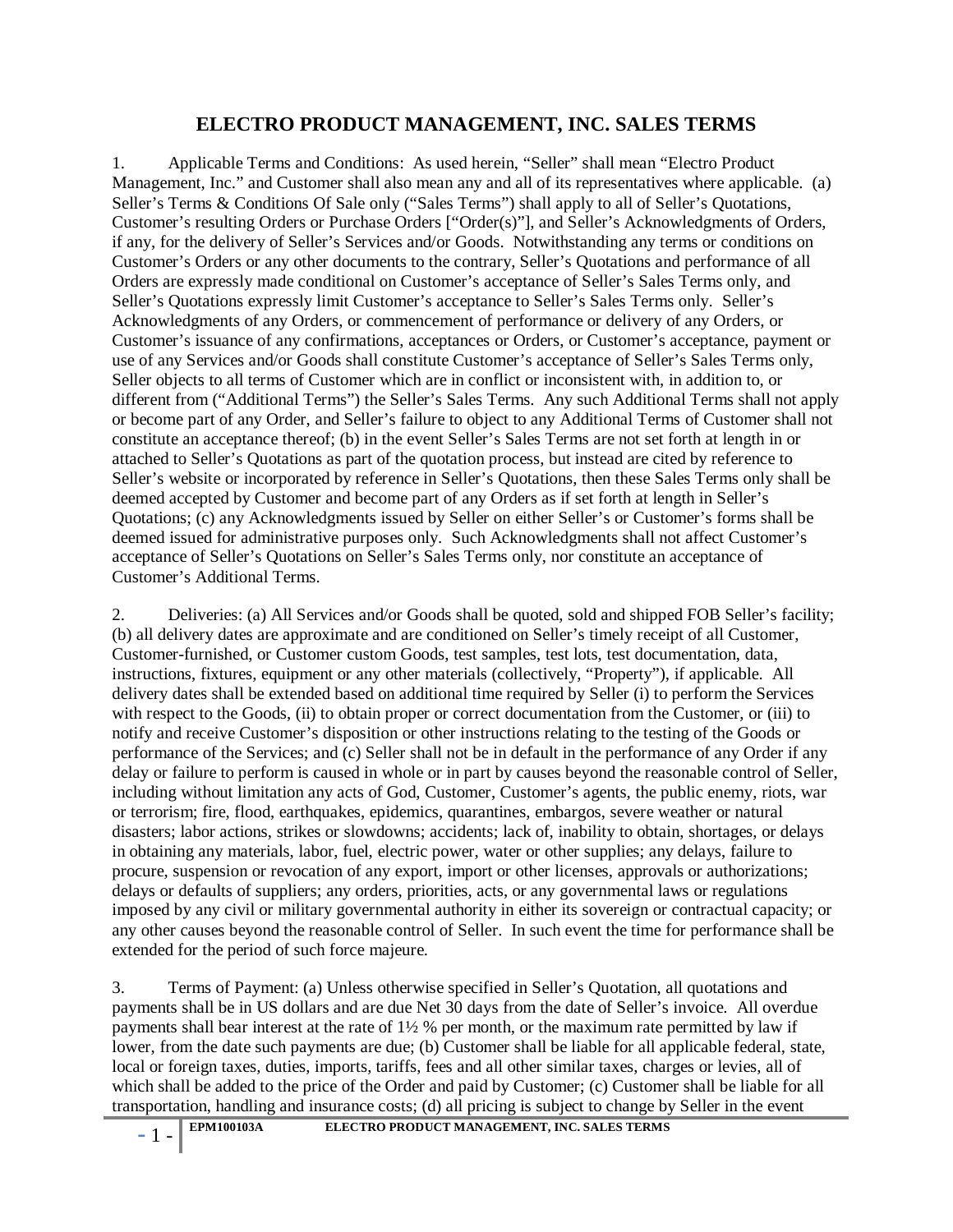Customer's Order changes any quantities or other requirements as set forth in Seller's Quotation; (e) all Orders are subject to Seller's approval of Customer's credit. Seller may suspend testing, withhold Goods, withhold test data and the return of any Property, and require full payment if Seller determines in its sole discretion that Customer's financial condition justifies such actions; (f) in the event Customer defaults in any payment or breaches any other term of the Order, Seller may withhold delivery of the Goods, its test data and the Property until full payment is made, or terminate the Order for Customer's default without prejudice to all other rights and remedies of Seller; (g) all rights and remedies of Seller under this Agreement and at law or equity shall be cumulative; (h) in the event Seller engages an attorney to collect any amounts due, pursue any claim against Customer, or defend against any claim asserted by Customer, Customer agrees to pay all reasonable attorneys fees, costs of suit, and litigation expenses incurred by Seller if Seller prevails with respect to such collection or other claims; (i) Customer shall not deduct or setoff any monies due Seller under any Orders; (j) Customer's payments of Seller's invoices shall not be delayed or conditioned on approval or payment by Customer's customer or any third party; and (k) Customer's Orders are noncancellable and all deposits are nonrefundable.

4. Services: (a) Seller shall perform the Services set forth in Seller's Quotation and any resulting Order. Seller is not obligated to perform any additional, repeat or subsequent services or testing unless agreed upon in writing by Seller; (b) unless otherwise specified in the Order, Seller shall not inspect, test, investigate, verify, represent, warrant or guarantee that the Goods are authentic or genuine and not counterfeit; (c) Customer shall inspect and accept or reject all Services and/or Goods within thirty days after Seller's delivery of the Services and/or Goods F.O.B. Seller's facility. Seller's Services and/or Goods shall be deemed accepted, and Customer waives all claims for: (i) any damages, defects, latent defects, discrepancies, nonconformances, noncompliances, malfunctions or shortages (collectively, "Defects") with respect to the Goods and/or Services; and (ii) any breach of any Certificate of Compliance ("COC") or any provision of any Order, if any such claims are not made in writing by Customer and received by Seller within thirty days after the date of Seller's delivery of the Services and/or Goods; and (d) any COC is applicable only as of the date of Seller's performance of the Services, and is not a certification, representation, promise, warranty, guaranty or assurance that the Goods will comply with any performance, design or other specifications or requirements for any period of time after the performance of Seller's Services as set forth on the Order.

5. Certificate of Compliance: (a) Seller shall comply with the requirements of the Order and provide its standard COC, if required by the Order; (b) except for any applicable COC, Seller disclaims all oral or written certifications, warranties, representations, statements, assurances, promises and agreements, whether express, implied or statutory (collectively, "Warranties"), relating to the Goods and/or Services, including without limitation the implied warranties of merchantability or fitness for a particular use; (c) Seller disclaims all Warranties that the Goods (i) will comply with any manufacturer or other performance, design or other specifications or requirements; (ii) will be fit, suitable or merchantable for any purpose, application or environment; or (iii) will comply with or meet any quality, capacity, capability, construction, or other standards or requirements; (d) Seller disclaims all Warranties relating to the design or condition of the Goods; (e) Seller disclaims all liabilities relating to any Defects in the Goods, including without limitation any defects or latent defects; (f) Customer acknowledges that the test samples may not be representative of the entire sample lot. Except for 100% sample lot testing, Seller disclaims that the entire lot will pass Seller's tests even if the test samples passed such tests; (g) Customer shall not make any changes, alterations, insertions or modifications to Seller's COC, test report or test data; and (h) Customer shall not change, alter, insert or modify in any manner Seller's marking of any test samples or test lots.

6. Loss or Damage: (a) Customer shall be responsible for all loss or damage to the Property while in transit to Seller's facility, and after Seller's delivery of the Property FOB Seller's facility; (b) Seller shall not be liable for any Defects or failures of the Property due to any improper handling, storage,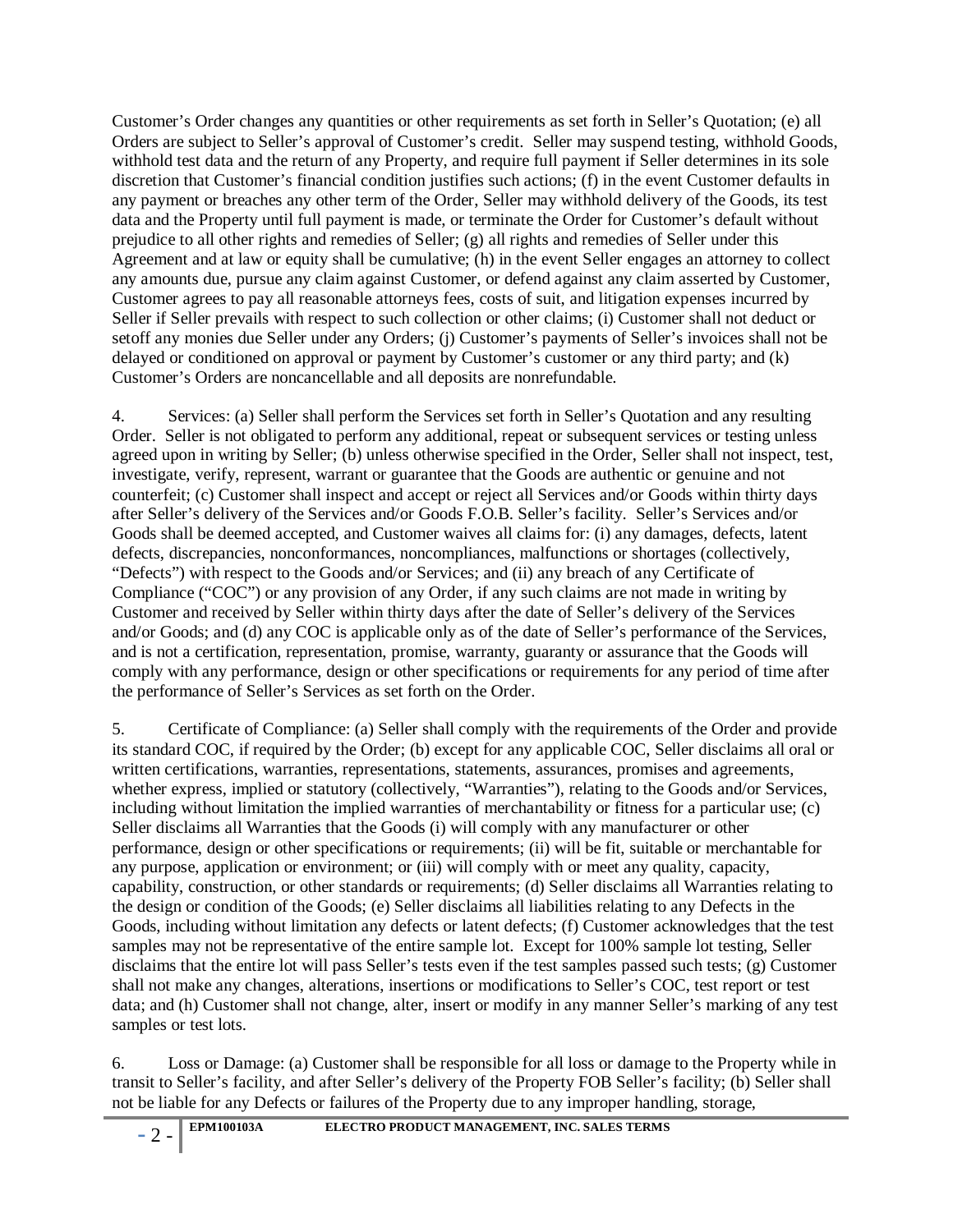transportation or use of the Property by Customer or any other person or entity, except Seller; (c) with respect to its testing services, Customer acknowledges that Seller is acting as an independent testing laboratory and is not the manufacturer of the Goods. Seller shall not be liable, and Customer shall be solely responsible for, any loss or damage to the Property or any loss or damage caused by the Property, resulting from any Defects in the Property; (d) Seller shall not be liable for any failure or inability of the Property to meet any manufacturer's or others specifications or requirements; (e) Seller shall not be liable for any loss or damage to the Property while in Seller's custody unless caused by Seller's negligence; (f) Seller's count of all Property shall be final and binding; (g) in no event shall Seller's maximum liability for any damages arising out of, resulting from, or in connection with any Order for any reason exceed the price of Seller's Services as set forth on the Order from which any claim arose or accrued; (h) in no event shall Seller be liable for any consequential, incidental, indirect, direct, punitive, special or other damages (including without limitation any personal injury, death or property damage, or any loss of use of any property, or any loss of revenues, profits or business, or any liability of Customer to its customers or third parties) arising out of, resulting from, or in connection with any Order for any reason; and (i) Customer's sole and exclusive remedy under any Order shall be limited to: (x) the recovery of the price of Seller's Services or Goods as set forth on the Order from which any claim arose or accrued, subject to the limitations of liability as set forth in Seller's Sales Terms herein, or at Seller's sole option (y) Seller's reperformance of the Services required by the Order.

7. Confidentiality: (a) Customer agrees to keep this Order, and all terms and conditions hereof, in strict confidence and shall not, directly or indirectly, disclose this Order or any terms or conditions hereof to any other person or entity without the prior written consent of Seller; (b) Customer agrees to keep all oral and written confidential, proprietary or financial information or trade secrets or intellectual property of Seller ("Confidential Information") which may be disclosed to Customer in connection with any Order in strict confidence. Customer shall not, directly or indirectly, use, copy or disclose the Confidential Information to any other person or entity; (c) Customer agrees that it shall not, directly or indirectly, publish or otherwise communicate, or cause any person or entity to publish or otherwise communicate in any manner any negative, critical, derogatory, disparaging, defamatory or injurious comments or statements relating to Seller, or its reputation, or its services or business, or its officers, directors, employees or representatives, or any dispute with Seller. As used in this Order, the term "publish or otherwise communicate" shall include without limitation the making of any oral or written comments, statements or presentations to any person or entity or through the use of any Media source, email, text, the Internet or any ISP, or the posting of any message on any Internet or other message board or platform, or the use of any other type of telephonic or electronic communication; (d) Customer acknowledges that a breach of any of its obligations set forth in this paragraph will cause immediate and irreparable injury to Seller for which a remedy at law or monetary damages would be inadequate. In the event of any such actual or threatened breach, Seller shall be entitled to temporary, preliminary and/or permanent injunctive relief (i) restraining such breach, (ii) requiring Customer to comply with its obligations under this Order, and (iii) granting an appropriate decree of specific performance. Such injunctive relief shall be granted without the necessity of (i) showing actual damages or that monetary damages would not afford an adequate remedy at law, or (ii) posting any bond or security.

8. Termination: Seller may terminate the Order for Customer's default in the event Customer (a) fails to make any payment when due under the Order; (b) breaches any other term of the Order; (c) becomes insolvent or ceases to conduct business; or (d) makes an assignment for the benefit of creditors, or a petition in bankruptcy, reorganization or any similar law is filed by or against Customer, or Customer pursues any other remedy under any bankruptcy, insolvency or similar laws, or allows a receiver to be appointed for Customer's property or business.

9. Governing Law: Seller's Quotations, Customer's Orders, and Seller's Acknowledgments, if any, shall be governed and interpreted in all respects in accordance with the laws of the State of New Jersey